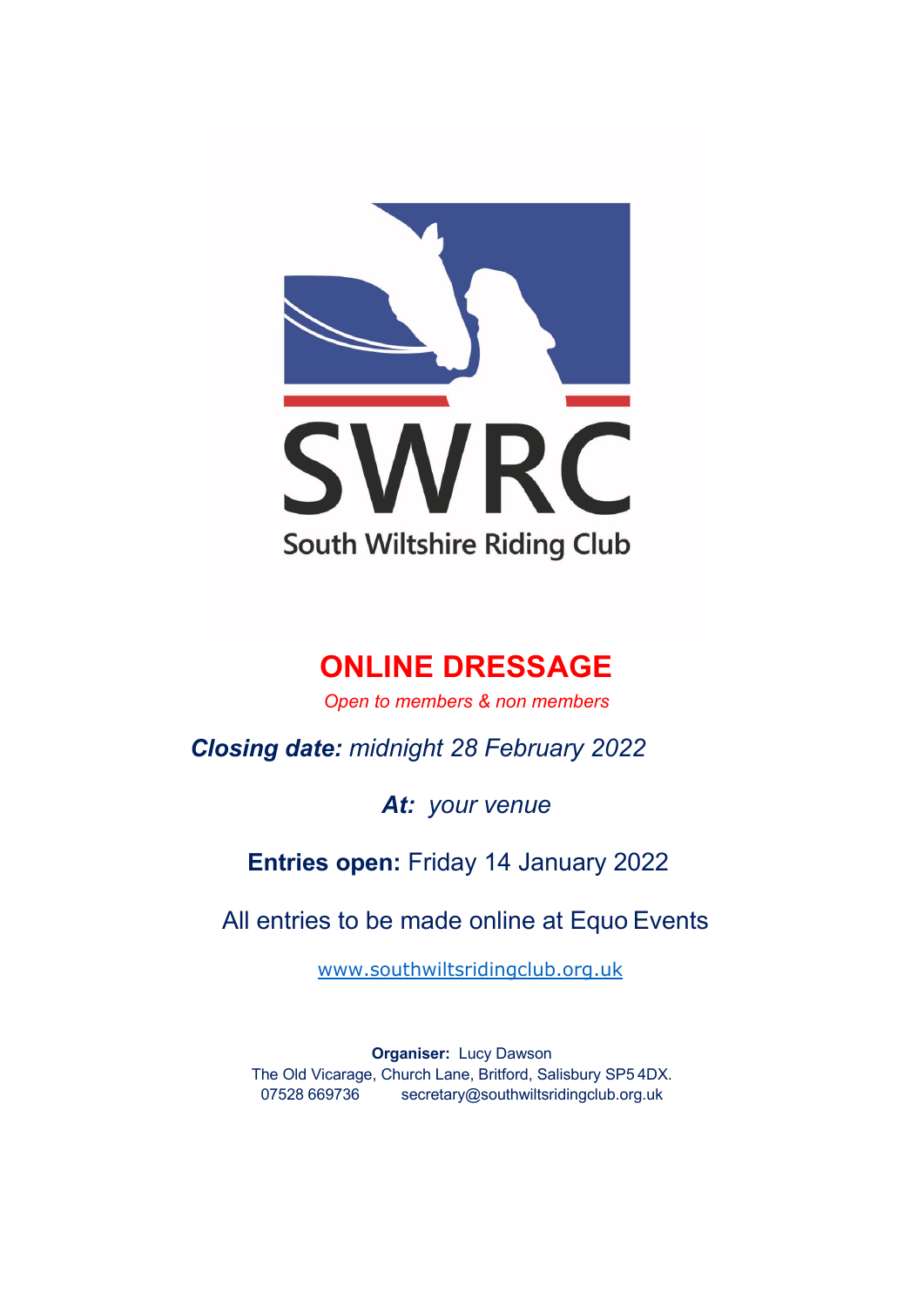#### **CLASSES**

- **Class 1:** Intro A (2008)
- **Class 2:** Prelim 7 (2016)
- **Class 3:** Prelim 14 (2016)
- **Class 4:** Novice 24 (2016) Elementary 42 (2008) - % class

#### **ENTRY FEES**

| £1 |  | 2022 SWRC members |
|----|--|-------------------|
|    |  |                   |

£10 non-members

### **ROSETTES**

Rosettes will be awarded to 6<sup>th</sup> place in each class.

### **HOW IT WORKS**

- 1. Pick your class(es)
- 2. Enter via Equo in the usual way
- 3. Get someone to film your dressage test (see guidance below)
- 4. Send the video via WhatsApp to Lucy Dawson 07528 669736
- 5. Wait to hear your results!

## **HOW TO FILM AND SUBMIT YOUR TEST**

- 1. The person videoing **MUST** be standing behind C, holding your phone landscape (if the video is in portrait you will lose 2 marks) and zooming in at the A end of the school.
- 2. You need to be in a marked arena with correct measurements either on grass or in aschool.
- 3. Ask your 'filmer' to try their hardest to keep you in the centre of the screen at all times - if you disappear from view, the judge will not be able to score you for those movements.
- 4. The video must have sound (if it does not your test will still be marked but you will not be eligible for rosettes or placings.) You may have a caller for the test but you may not have training help.
- 5. Your video must have NO cuts or edits. It must start at least 2 seconds before the rider enters at A and preferably 4 seconds after the rider salutes at the end.